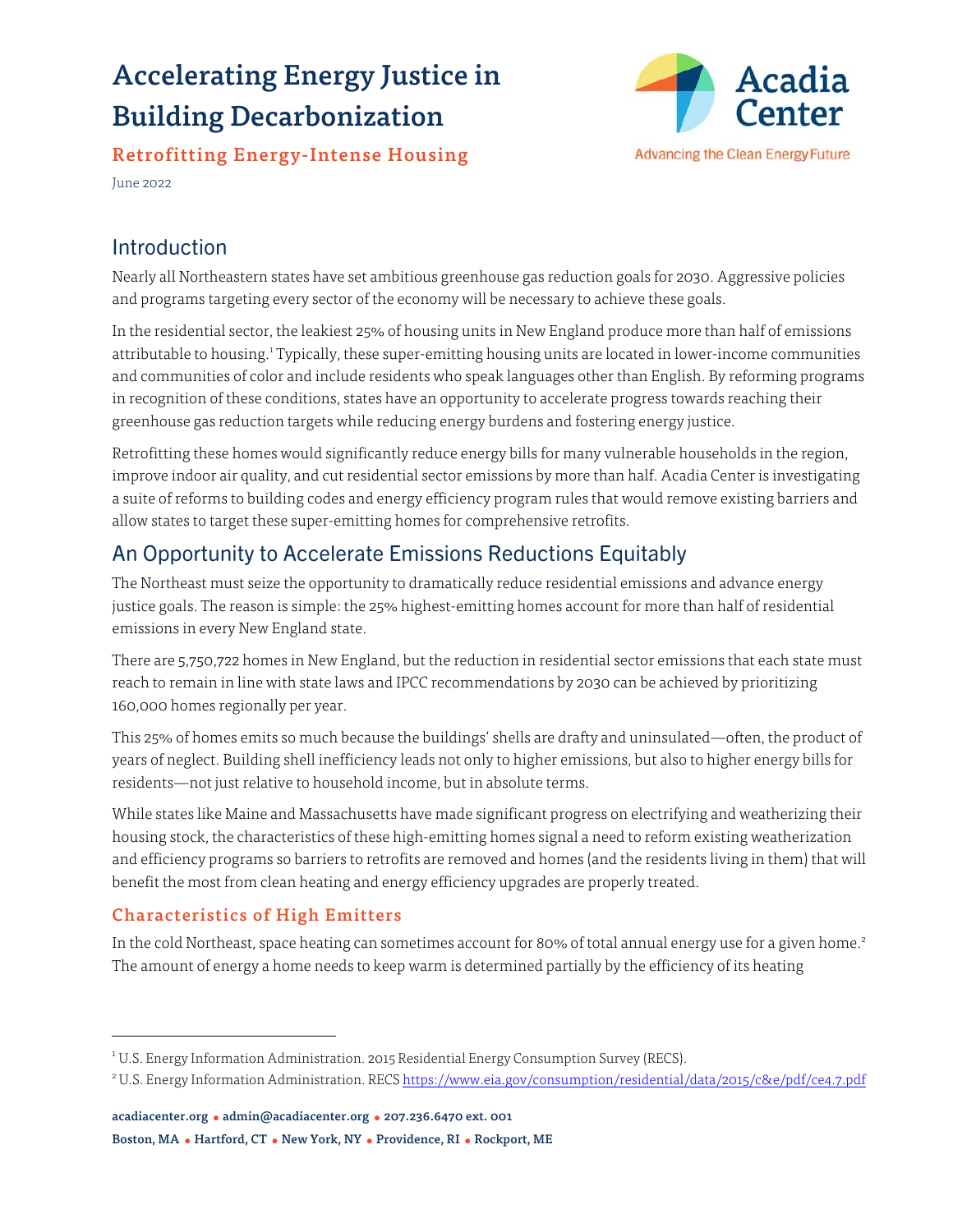equipment, but mostly by the efficiency of its building envelope. Poor insulation of walls, attics, and joists allows warm air to escape faster from the living space. Tiny cracks in myriad places around a home create drafts, which let in the cold.

Adding insulation and sealing air leaks can substantially reduce energy use and utility [bills. These upgrades are collectively called](https://acadiacenter.org/what-is-weatherization/) "weatherization." The highest-emitting 25% of homes use so much fuel—and emit so much—largely because their building envelopes are poorly weatherized.

Data from the U.S. Energy Information Agency shows:

- The households that occupy the highest-emitting homes are disproportionately low-income— 73% of the highest-emitting homes are low-income, compared to 36% of the lowest-emitting homes.
- Rentals are more likely to be included among these homes regionally, more than half of the highest-emitting homes are rentals. The occupants of these homes cannot make energy efficiency improvements without the approval of a landlord.
- Two-thirds (66%) of the highestemitting homes in the region heat with fuel oil, and about one-third (30%) heat with gas.

Targeting these homes for comprehensive retrofits will relieve the energy burden among low-income households and renters while substantially reducing emissions from the residential sector. States must take the initiative to harness this opportunity.



**Contribution to New England States' Total Residential On-Site\* Emissions** 



■ Highest-emitting 25% ■ Middle 50% of homes ■ Lowest-emitting 25%

Source: EIA Residential Energy Consumption Survey \* On-site emissions include only those that take place at the home. They do not include power plant emissions.

# **New England Homes by Ownership Status and Emissions Level**



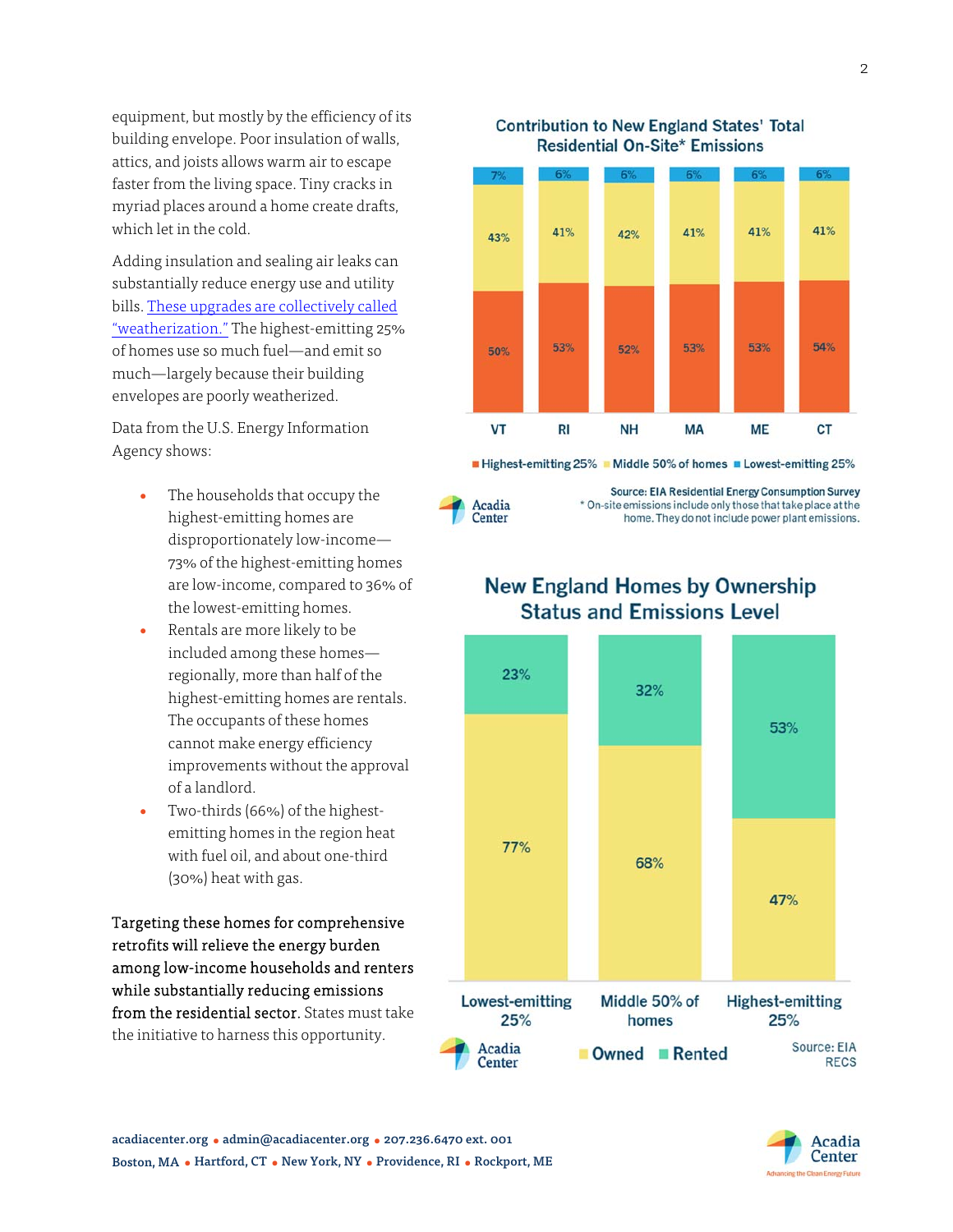#### Impacts of Whole-Home Retrofits

Acadia Center's [PowerHouse Home Energy](https://acadiacenter.org/powerhouse-and-building-electrification-fact-vs-fiction/) [Simulator](https://acadiacenter.org/powerhouse-and-building-electrification-fact-vs-fiction/) demonstrates just how expensive the highest-emitting homes in the region can be to live in. For example, in Connecticut, one of the 25% highest-emitting homes would cost more than five times as much to heat each winter as a home built to that state's current building energy code. A similar home located further north would cost even more.

Low-income families living in these highemitting housing units often simply cannot pay this much for energy. Instead, they are forced to keep their homes at uncomfortable—and often, unhealthy temperatures. This is an injustice that truly cannot be overstated. Northeast states can, and must, leverage their wealth of clean energy and climate policies and programs to alleviate the energy burden of the families living in these homes. In doing so, they will

### **Primary Heating Fuel of the Highest-Emitting 25% of New England Homes**



also vastly reduce emissions and improve health outcomes.



#### **Annual Operating Costs by Building Shell Efficiency Level** Hartford, CT

energy use. Homes with gas service pay both of these charges, while all other homes only pay the electric charge.

# Recommended Actions

Most states in the Northeast have made a commitment to support and promote equity and environmental justice, as well as to decarbonize their economies. Acadia Center has identified specific actions that states can take in order to make meaningful progress on these goals.